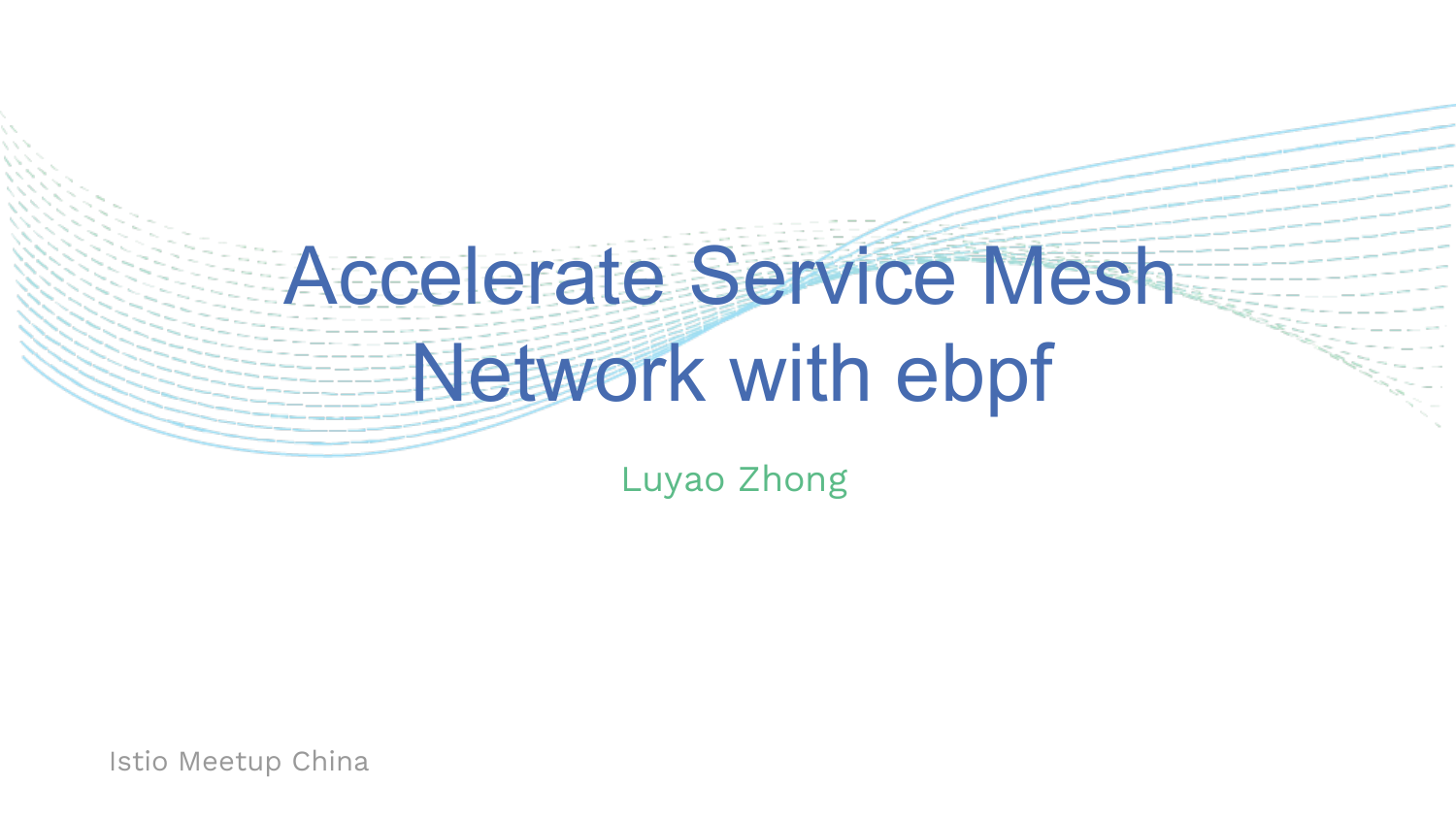## Agenda

- TCP/IP stack overhead in service mesh
- Background knowledge of eBPF
- Independent solution to bypass TCP/IP stack
- Performance Comparision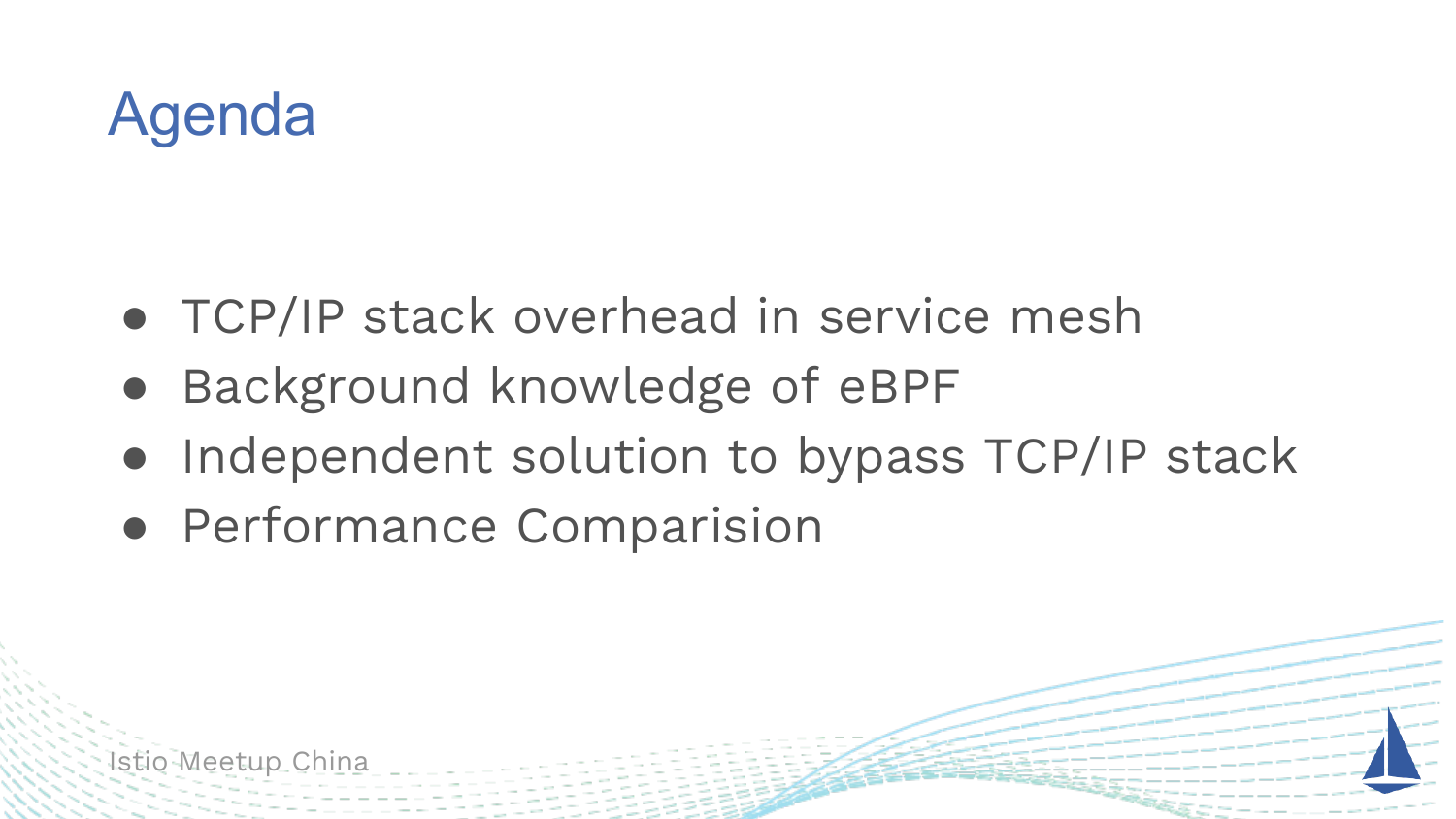#### TCP/IP stack overhead

- All the application data goes via sidecar (envoy)
- All the data passes TCP/IP stack 3 times
	- Inbound
	- Outbound
	- O Envoy to Envoy(same host)

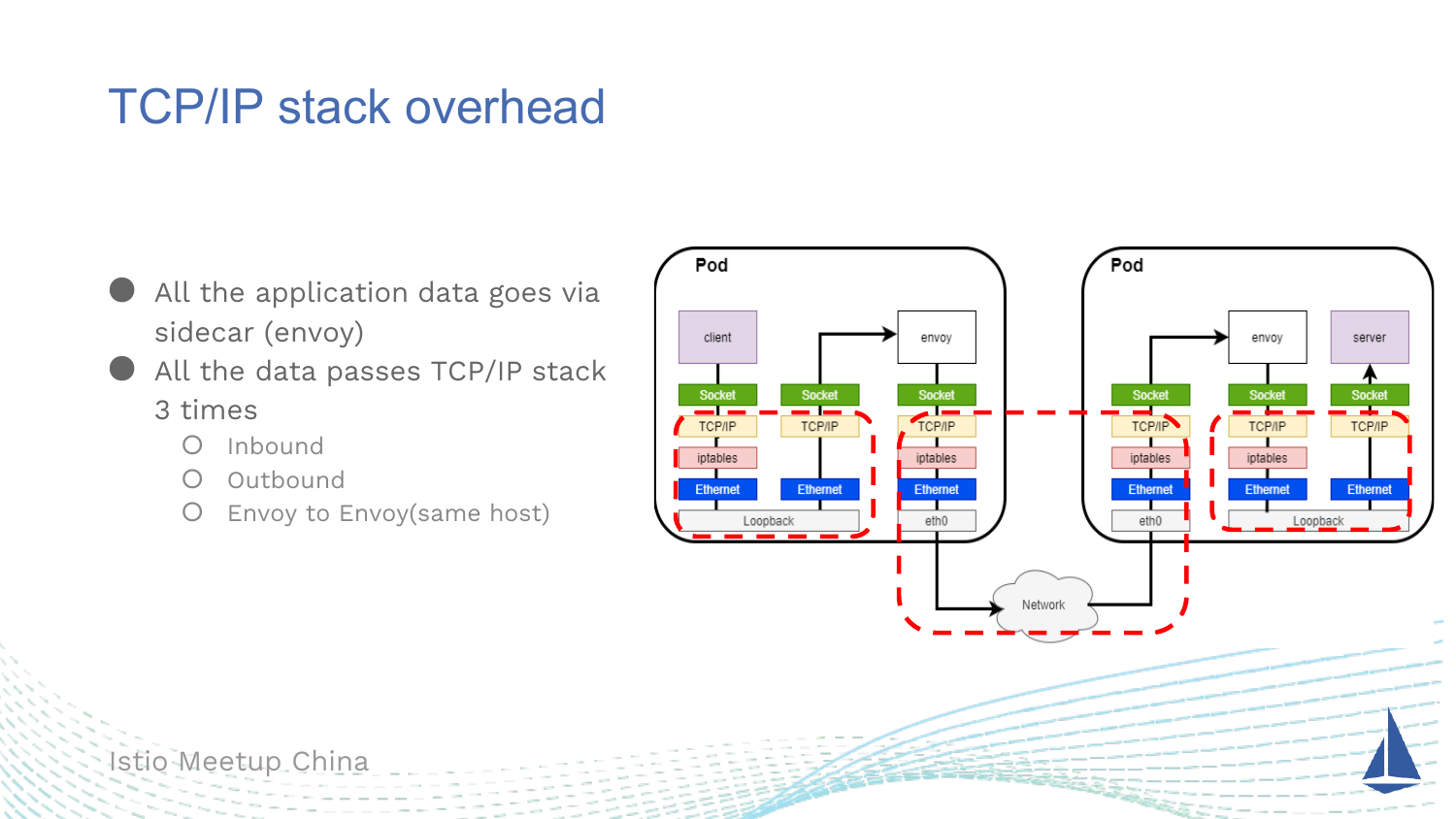#### Dataflow After Acceleration(same host)

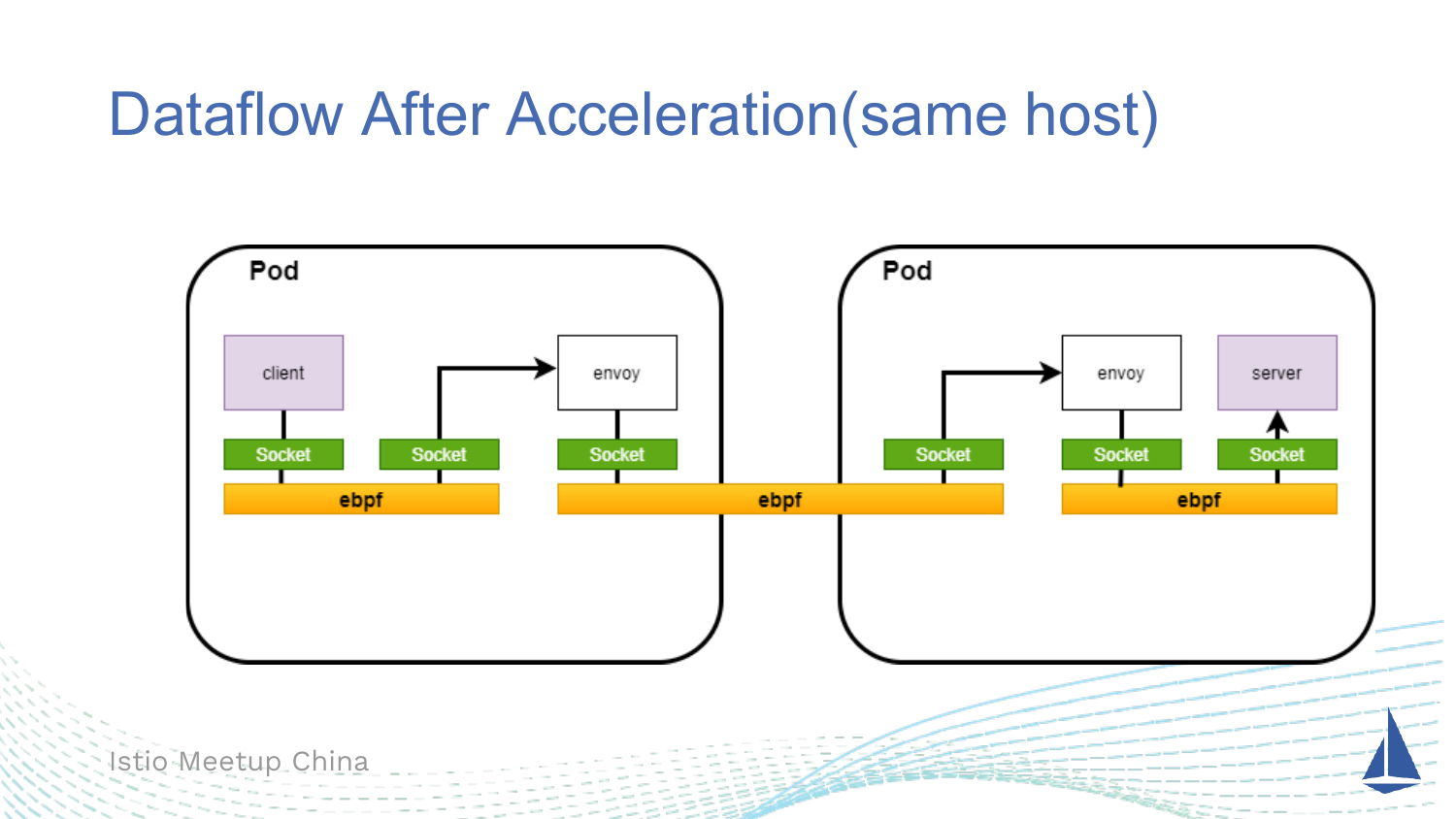### ebpf Background Knowledge

Loader & Verification Architecture

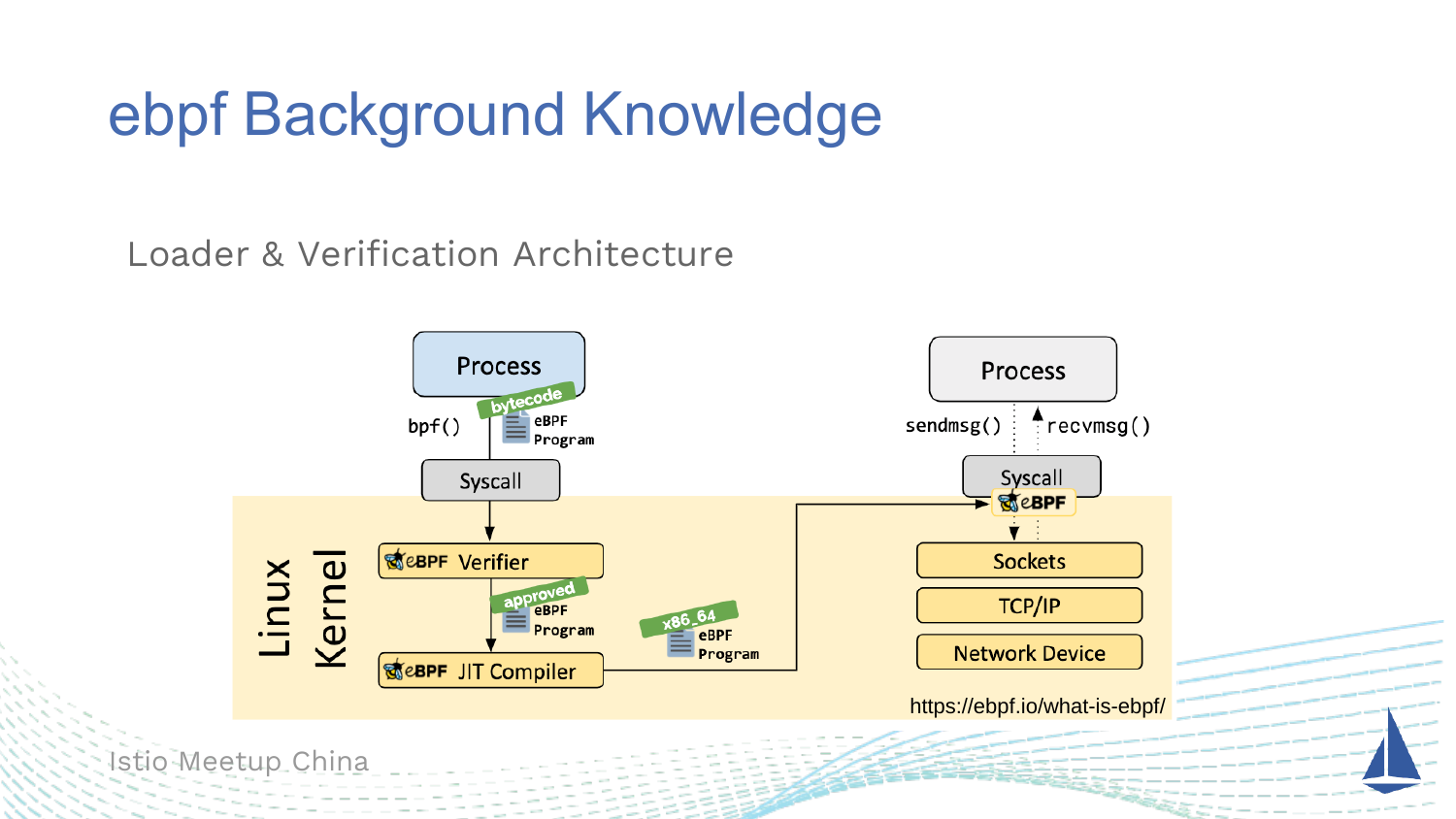## ebpf Background Knowledge

#### map

- Share collected information
- Accessed from eBPF programs as well as from applications in user space
- Map type
	- o HASHMAP
	- o SOCKHASH: Hold socket as value

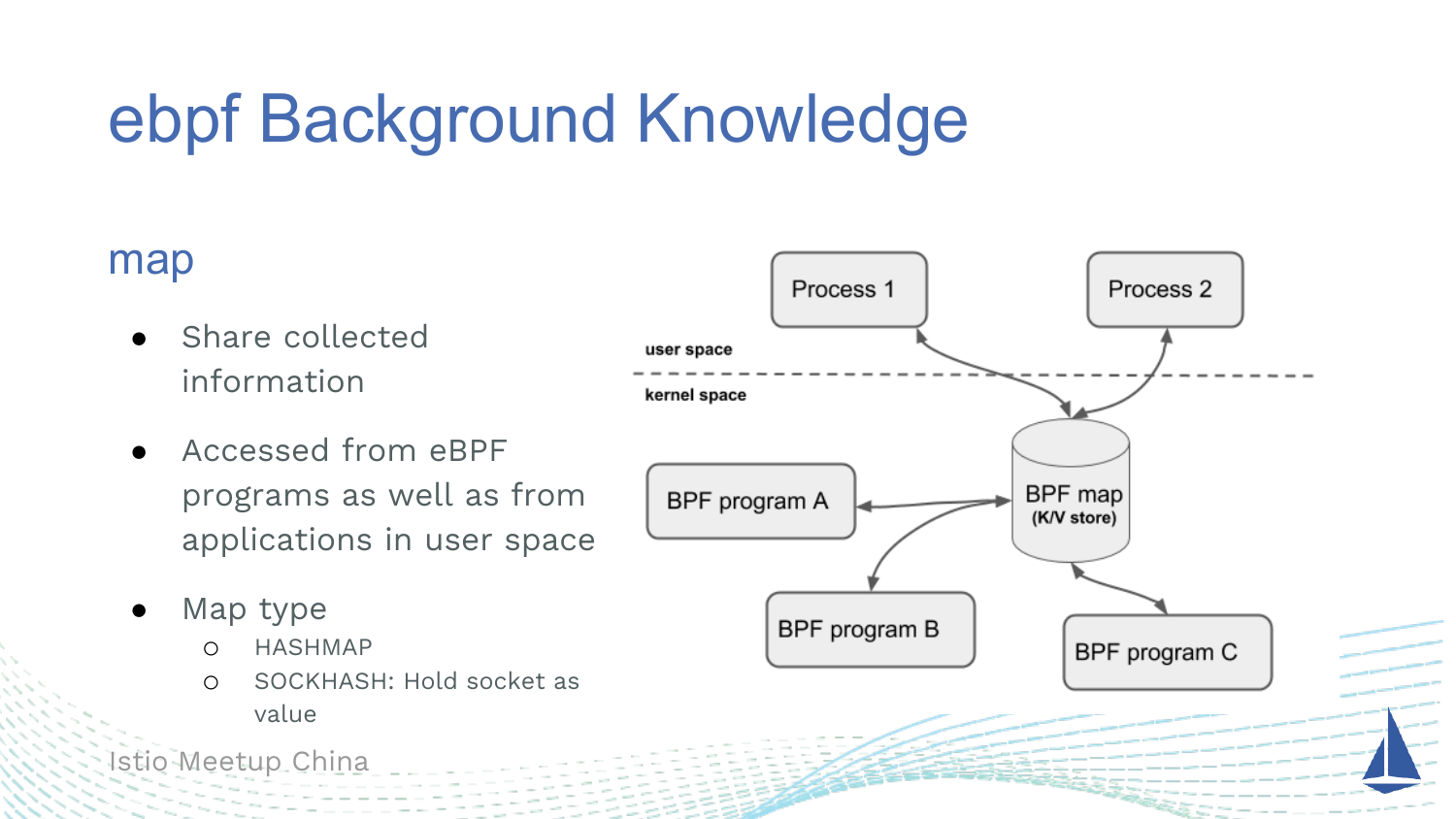## ebpf Background Knowledge

#### Prog type

- SOCK OPS
	- $\triangleright$  Set callbacks for TCP state changing
	- ➢ Help functions: BPF\_MAP\_UPDATE\_ELEM, BPF\_SOCK\_HASH\_UPDATE

#### SK\_MSG

- $\triangleright$  Attach to a SOCKHASH map, capture the packets sent by a socket in SOCKHASH map and determine its destination socket
- Help functions: BPF\_MSG\_REDIRECT\_HASH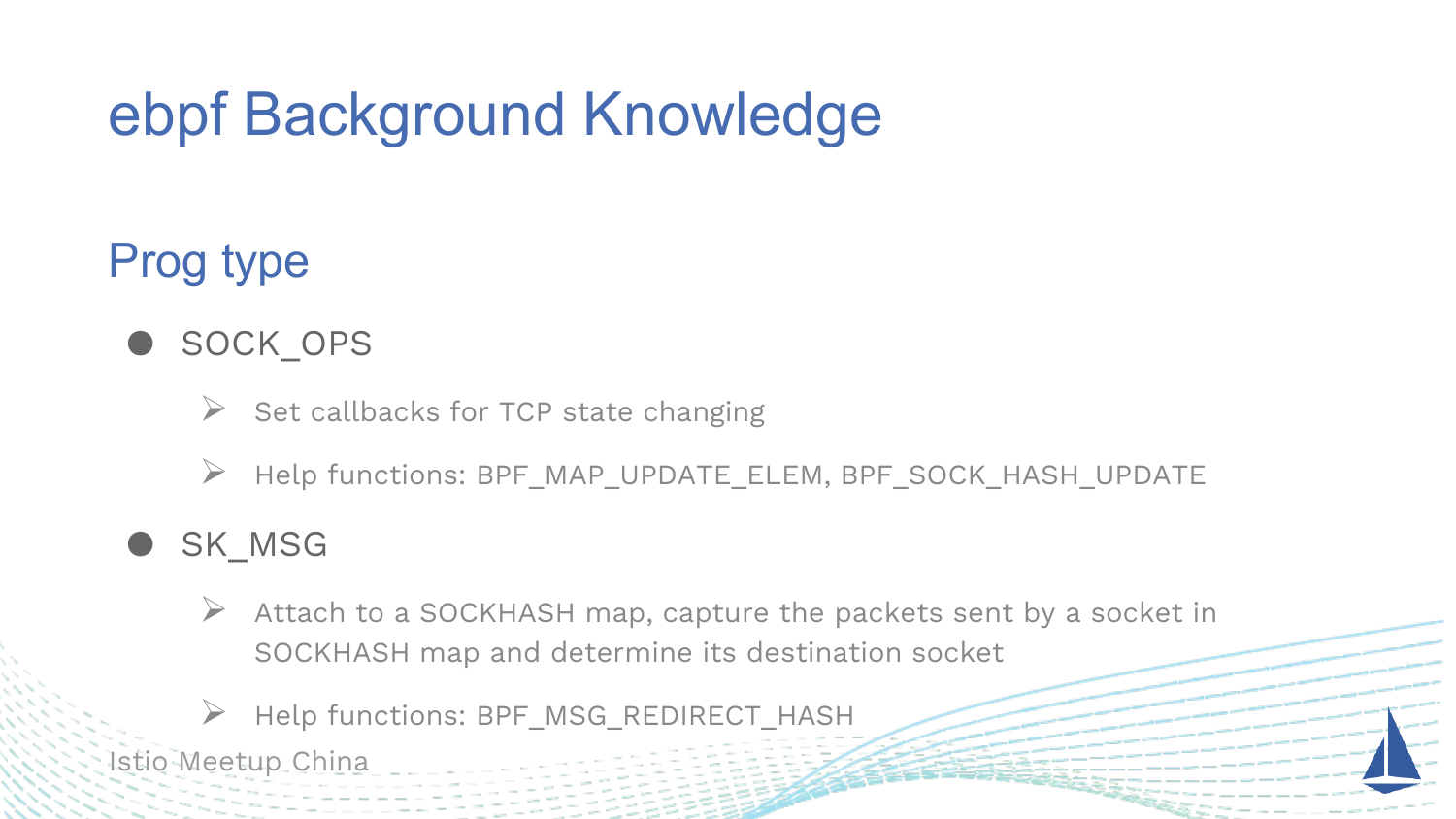## Work Flow of Acceleration

#### ● sock ops

- o Capture socket in specific states and populate the maps
- sk\_msg
	- o When socket send a msg, lookup peer socket
	- o Redirect

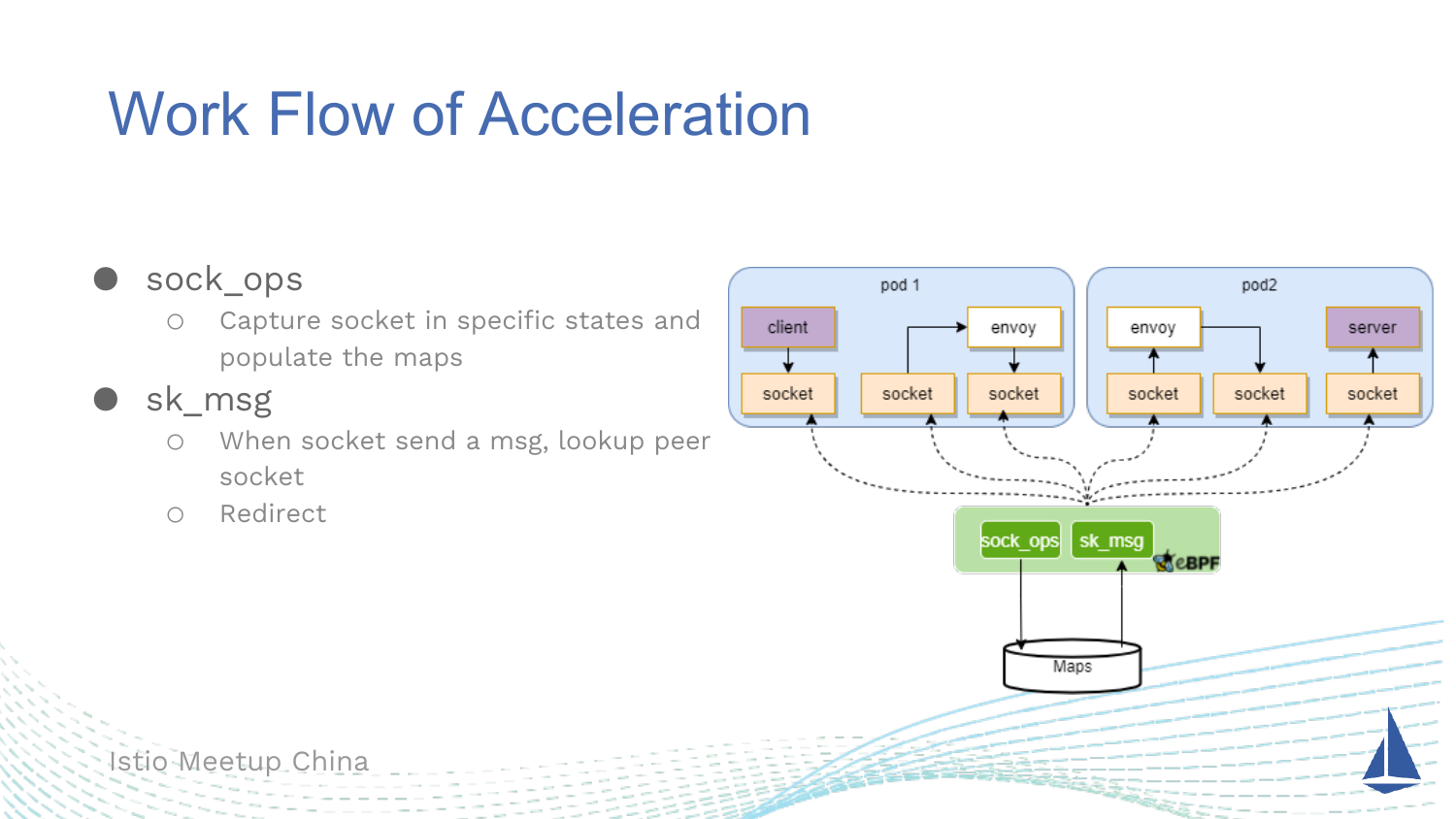#### Inbound Acceleration

Istio 1.10: PILOT\_ENABLE\_INBOUND\_PASSTHROUGH

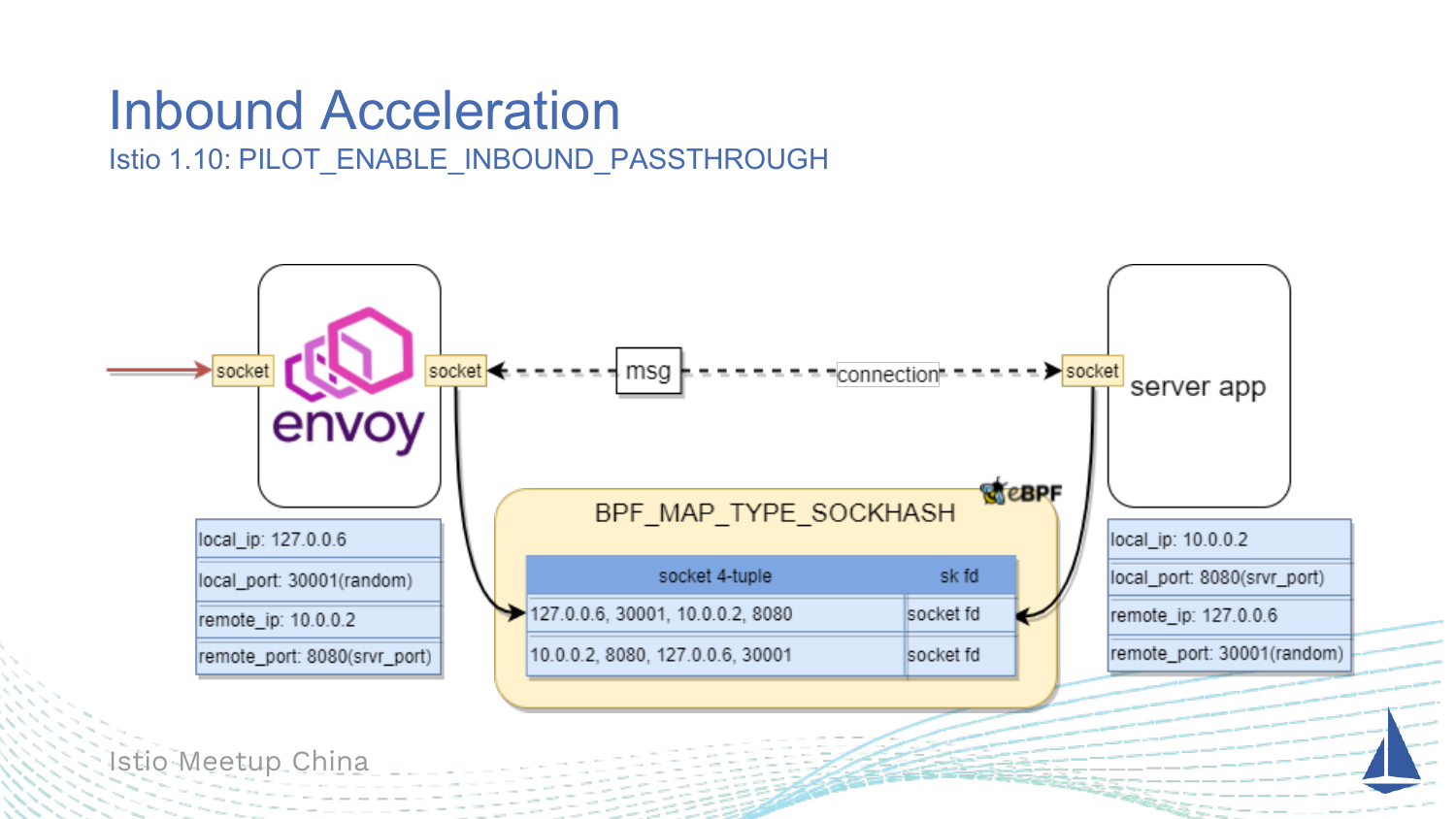#### Outbound Acceleration

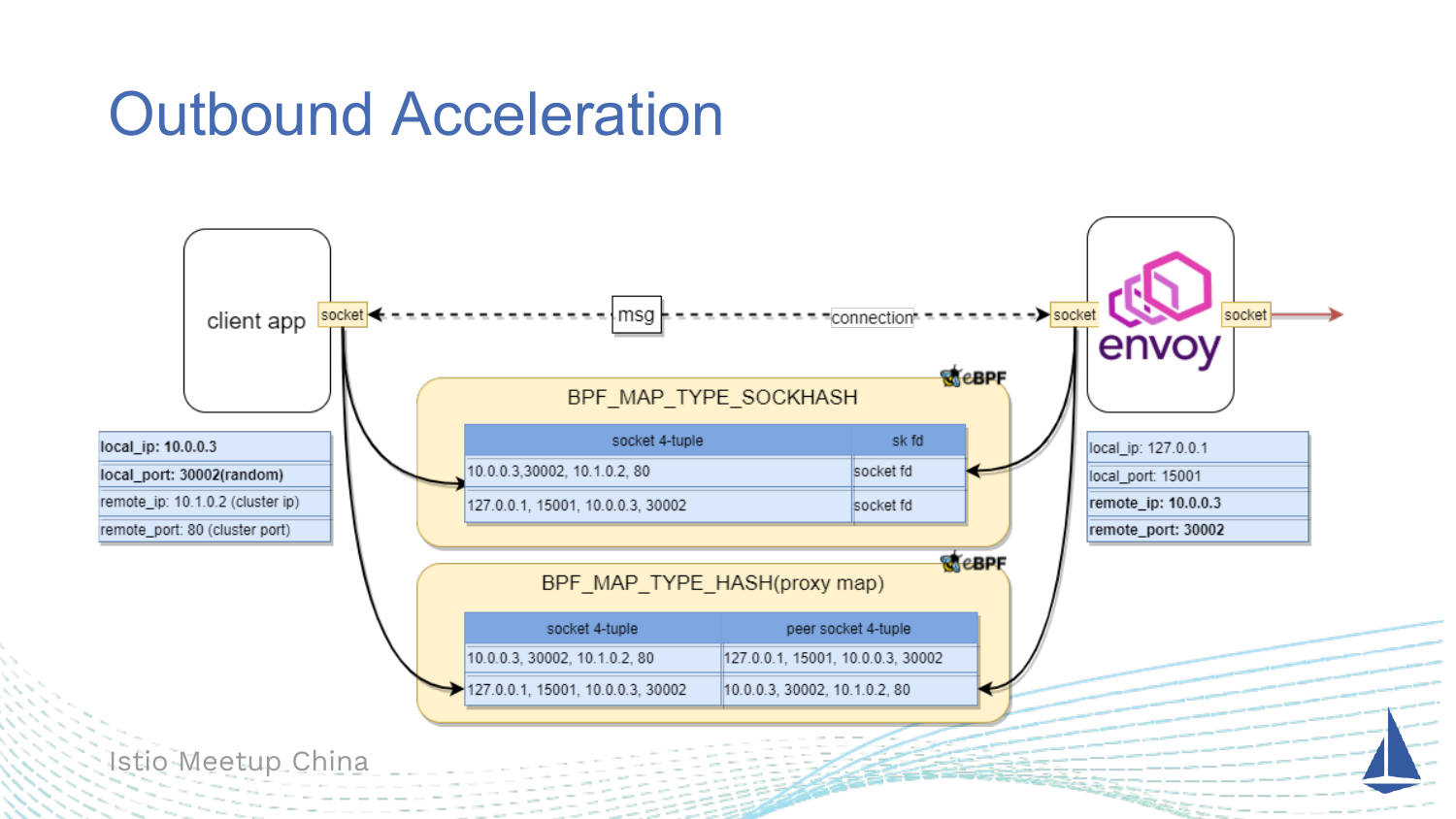#### Envoy to Envoy Acceleration(same host)

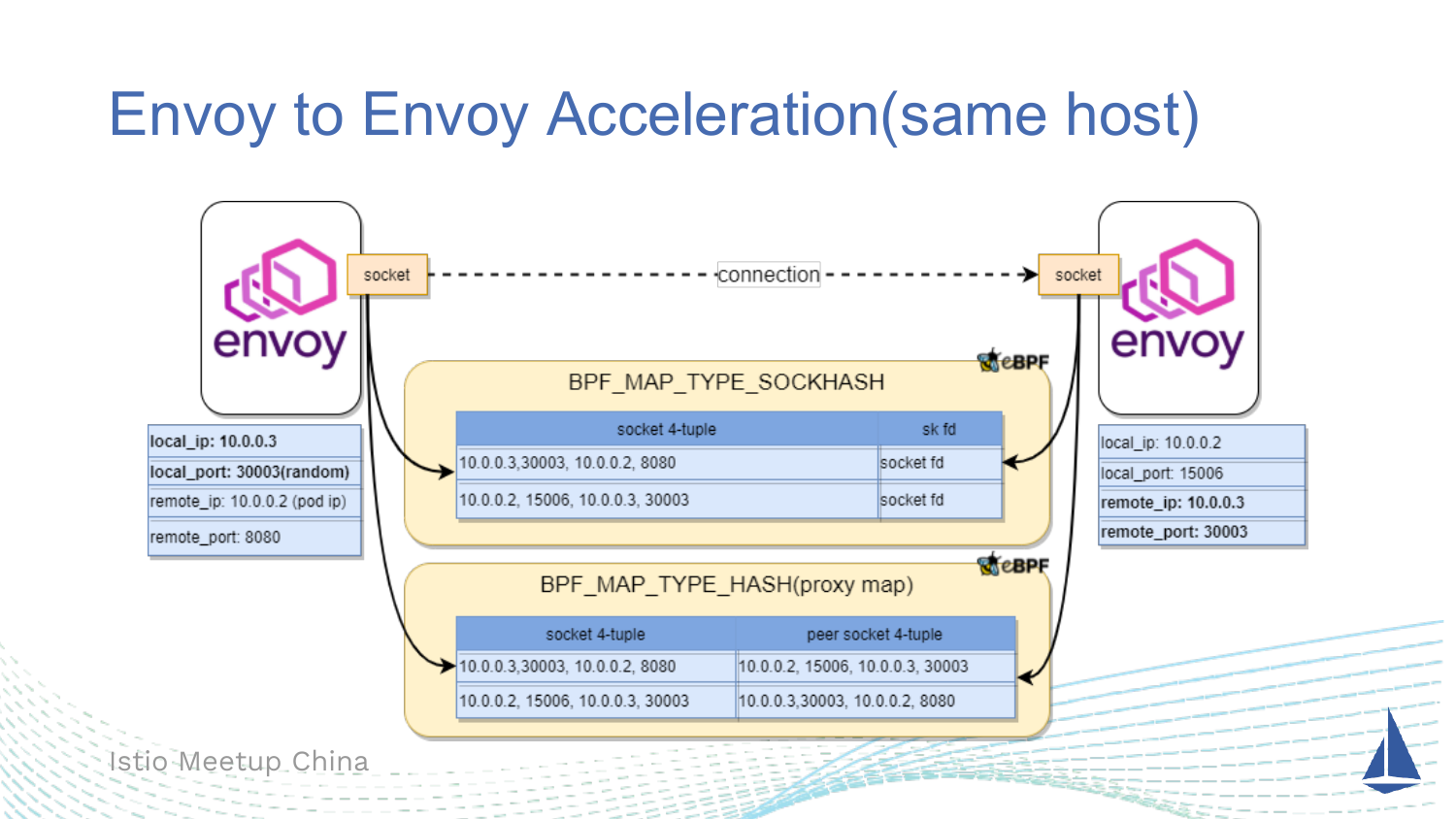#### Deploy eBPF

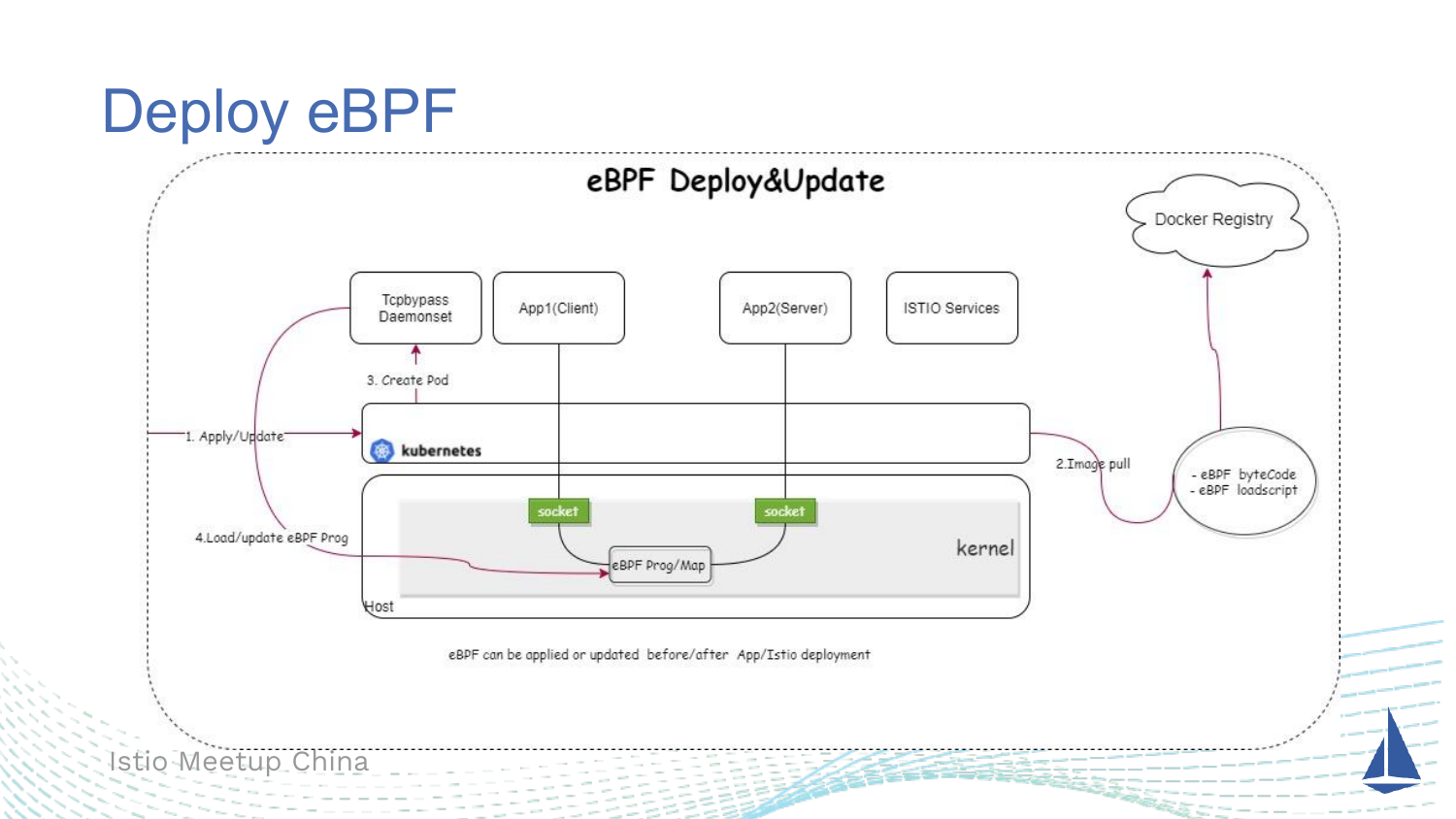## Performance Comparison

Refactored istio benchmarking tool

◦ Two pods run on the same node

#### Configurations

- mTLS enabled
- Number of Envoy workers: 2
- Response payload size: 1KB

#### Latency

◦ 11-17% improvement



enable bypass

disable bypass(baseline)

Latency, target qps=1000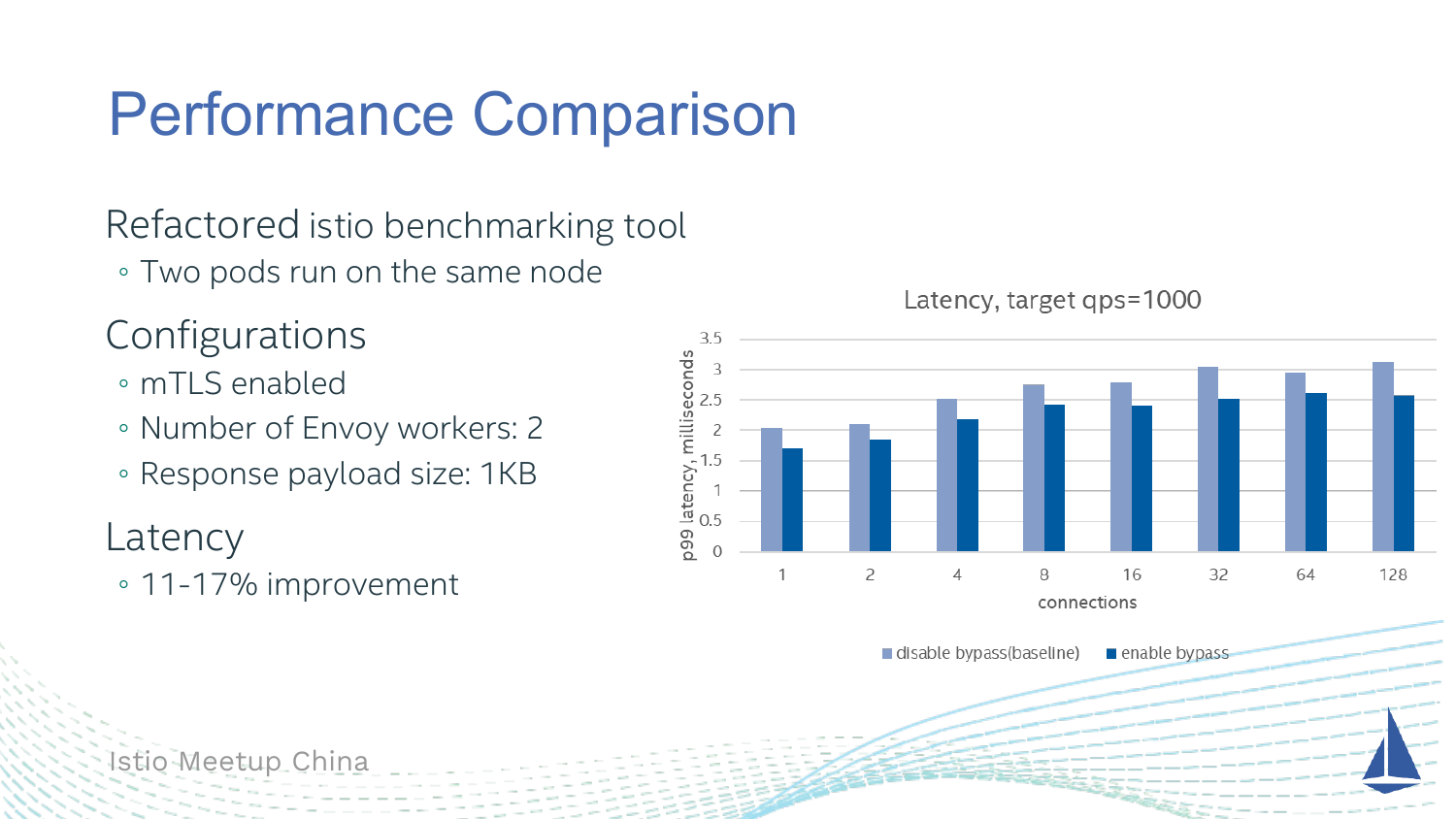## **Summary**

#### eBPF functionality enabled with a DaemonSet pod

- eBPF program tracks connections from client to redirected Envoy (127.0.0.1) and back (outbound)
- eBPF program also tracks connections from Envoy (127.0.0.6) to Pod IP address and back (inbound)
- O eBPF program also tracks connections from Envoy to Envoy(in the same node) and back (envoy to envoy)
- Works with **Istio >= 1.10**
- CNI agnostic and should work with all CNIs (wo/ eBPF)
- Latency: 11~17% improvement